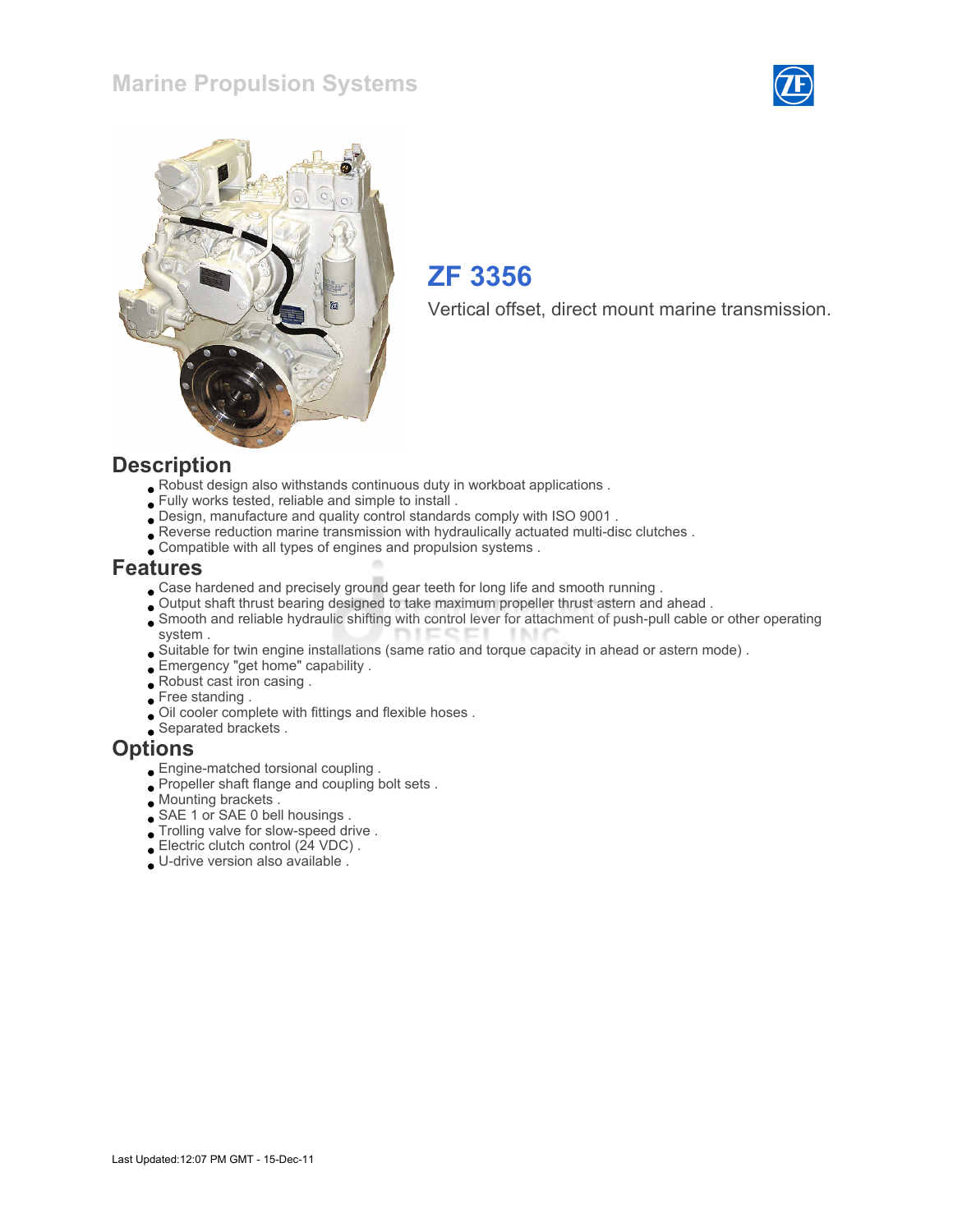

## Light Duty

| <b>RATIOS</b>                                                                                    | MAX. | <b>TORQUE</b> | POWER/RPM<br><b>INPUT POWER CAPACITY</b>         |    |           |    |           |    | MAX.<br><b>RPM</b> |    |                   |
|--------------------------------------------------------------------------------------------------|------|---------------|--------------------------------------------------|----|-----------|----|-----------|----|--------------------|----|-------------------|
|                                                                                                  | Nm   | ftlb          | kW                                               | hp | <b>kW</b> | hp | <b>kW</b> | hp | kW                 | hp |                   |
|                                                                                                  |      | 2100 rpm      | 2300 rpm                                         |    | 2450 rpm  |    |           |    |                    |    |                   |
| $\boxed{2.519^*}$ , 4.000, 4.478, 4.727 $^*$ , 5.000 $\boxed{5584}$<br>$*$ Consider Order Detter |      |               | 4119 0.5847 0.7841 1228 1647 1345 1803 1433 1921 |    |           |    |           |    |                    |    | $^{\circ}$ 2600 l |

Special Order Ratio.

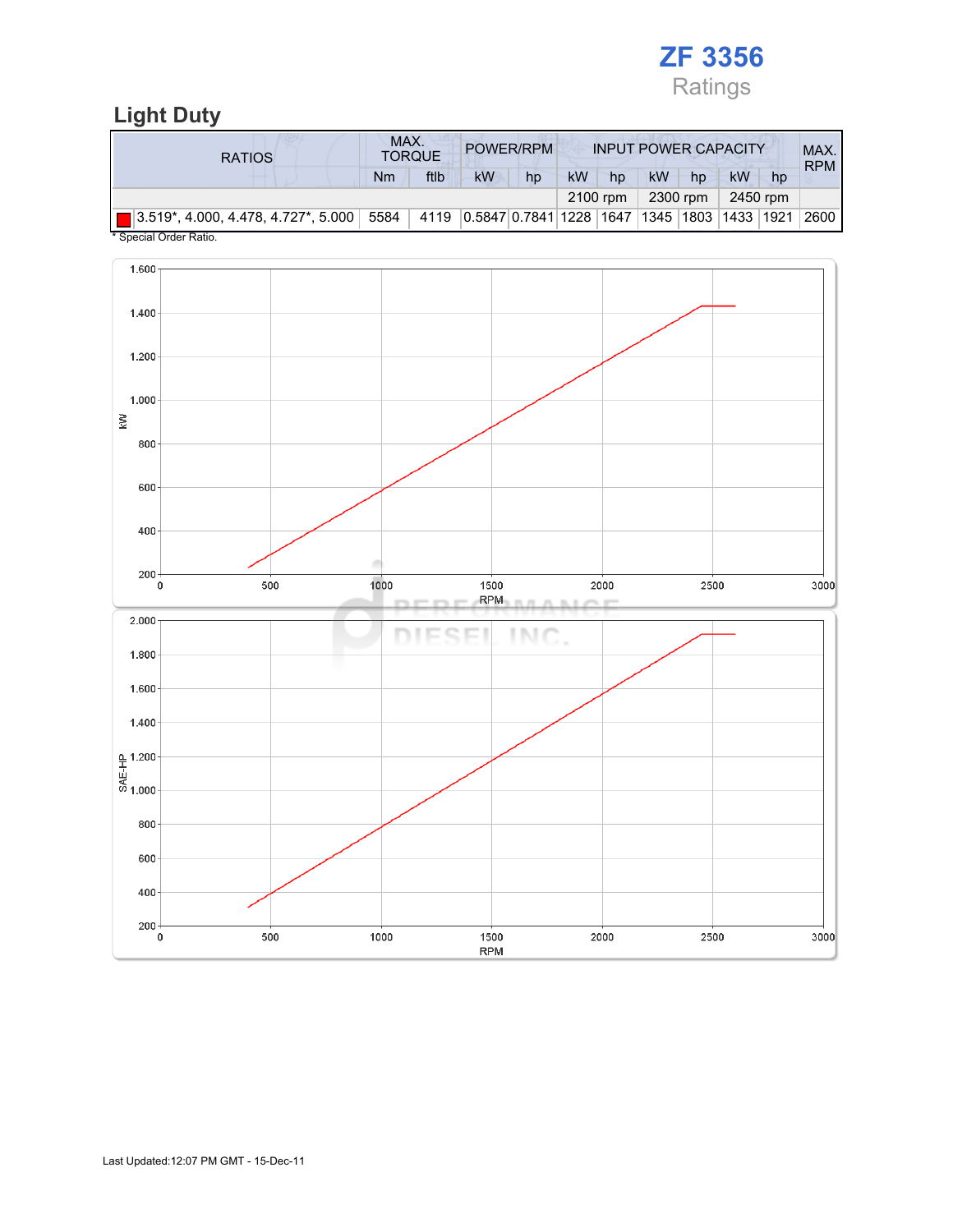## ZF 3356 Ratings

### Medium Duty

| <b>RATIOS</b>                            | <b>MAX. TORQUE POWER/RPM</b> |      |                                                      |    |    | <b>INPUT POWER CAPACITY</b> |           |            |          |    |            |
|------------------------------------------|------------------------------|------|------------------------------------------------------|----|----|-----------------------------|-----------|------------|----------|----|------------|
|                                          | Nm                           | ftlb | kW                                                   | hp | kW | hp                          | <b>kW</b> | hp         | kW       | hp | <b>RPM</b> |
|                                          |                              |      |                                                      |    |    | 1800 rpm                    |           | $2100$ rpm | 2250 rpm |    |            |
| $\boxed{ }$ 3.519*, 4.000, 4.478, 4.727* | 5260                         | 3880 | 0.5508 0.7386 991 1330 1157 1551 1239 1662 2600      |    |    |                             |           |            |          |    |            |
| $\vert$ 5.000                            | 5091                         |      | 3755 0.5331 0.7149 960 1287 1119 1501 1199 1608 2600 |    |    |                             |           |            |          |    |            |
| * Special Order Ratio.                   |                              |      |                                                      |    |    |                             |           |            |          |    |            |

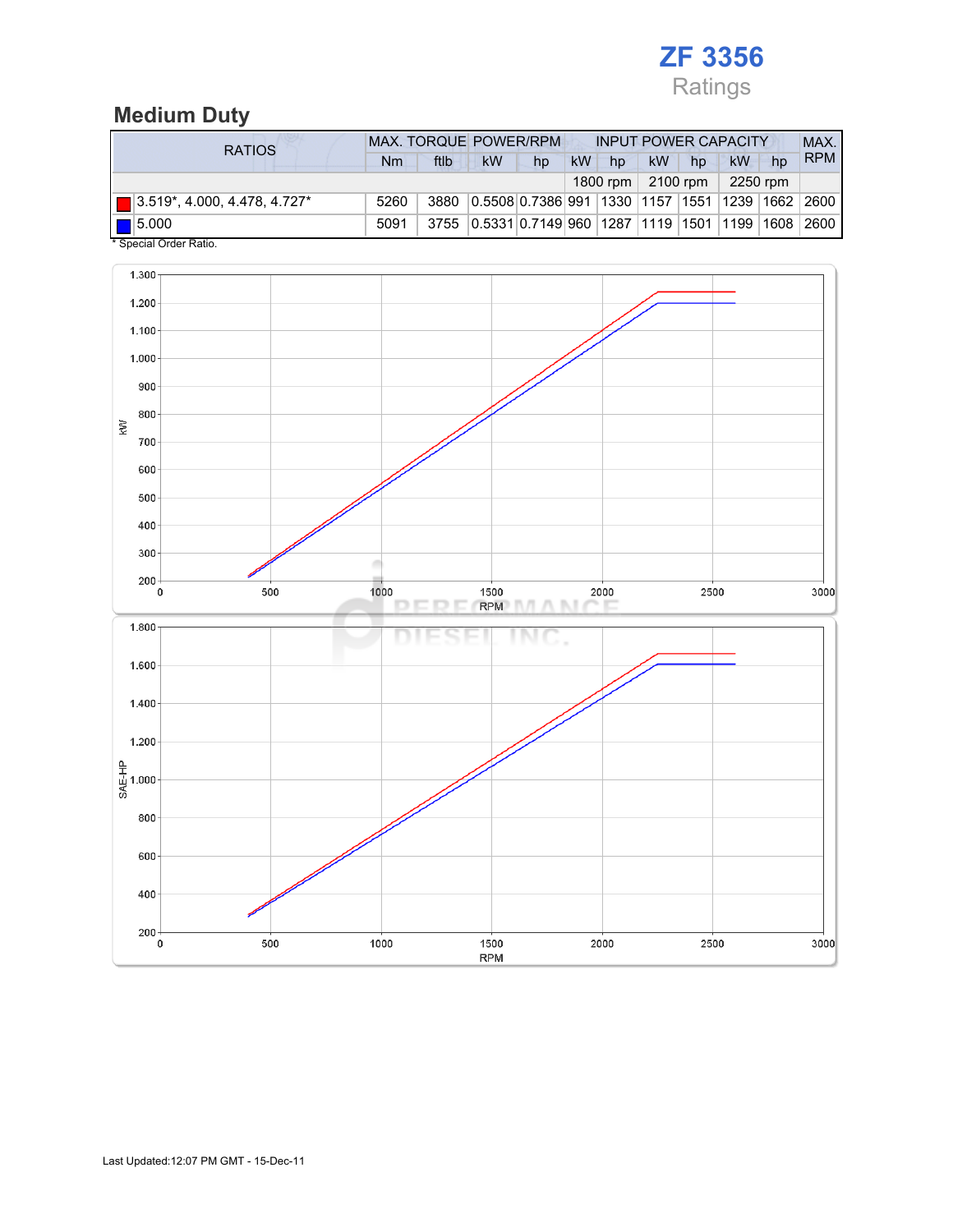## ZF 3356 Dimensions

Œ



| mm (inches) |                                              |                |  |                |            |  |                                                                                                    |       |           |  |  |
|-------------|----------------------------------------------|----------------|--|----------------|------------|--|----------------------------------------------------------------------------------------------------|-------|-----------|--|--|
|             | B <sub>1</sub>                               | B <sub>2</sub> |  | H <sub>2</sub> |            |  |                                                                                                    | $L_3$ | Bell Hsg. |  |  |
|             |                                              |                |  |                |            |  | 385 (15.2) 375 (14.8) 375 (14.8) 345 (13.6) 722 (28.4) 670 (26.4) 595 (23.4) 132 (5.20) 150 (5.90) |       |           |  |  |
|             | Oil Capacity Litre (US qt)<br>Weight kg (lb) |                |  |                |            |  |                                                                                                    |       |           |  |  |
|             |                                              | 855 (1,881)    |  |                | 36.0(38.2) |  |                                                                                                    |       |           |  |  |

## SAE Bell Housing Dimensions

|         |    |                                                         |    |  | <b>Bolt Holes</b> |                 |  |  |
|---------|----|---------------------------------------------------------|----|--|-------------------|-----------------|--|--|
| SAE No. |    |                                                         |    |  |                   | <b>Diameter</b> |  |  |
|         | mm | mm                                                      | mm |  |                   |                 |  |  |
| n       |    | 647.7 25.5 679.45 26.75 711.2 28.0 16 13.49 17/32       |    |  |                   |                 |  |  |
|         |    | 511.18 20.125 530.23 20.875 552.45 21.75 12 11.91 15/32 |    |  |                   |                 |  |  |

## Output Coupling Dimensions

|    |              |                 |          |  |           | <b>Bolt Holes</b>                                       |  |     |              |      |  |
|----|--------------|-----------------|----------|--|-----------|---------------------------------------------------------|--|-----|--------------|------|--|
|    |              |                 |          |  |           |                                                         |  | No. | Diameter (E) |      |  |
| mm | $\mathsf{I}$ | mm <sub>1</sub> | $\ln$ mm |  | <b>in</b> | mm                                                      |  |     | mm           |      |  |
|    |              |                 |          |  |           | 390   15.4   345   13.6   250   9.84   30.0   1.18   12 |  |     | 24.2         | 0.95 |  |



7F

 $B_2$